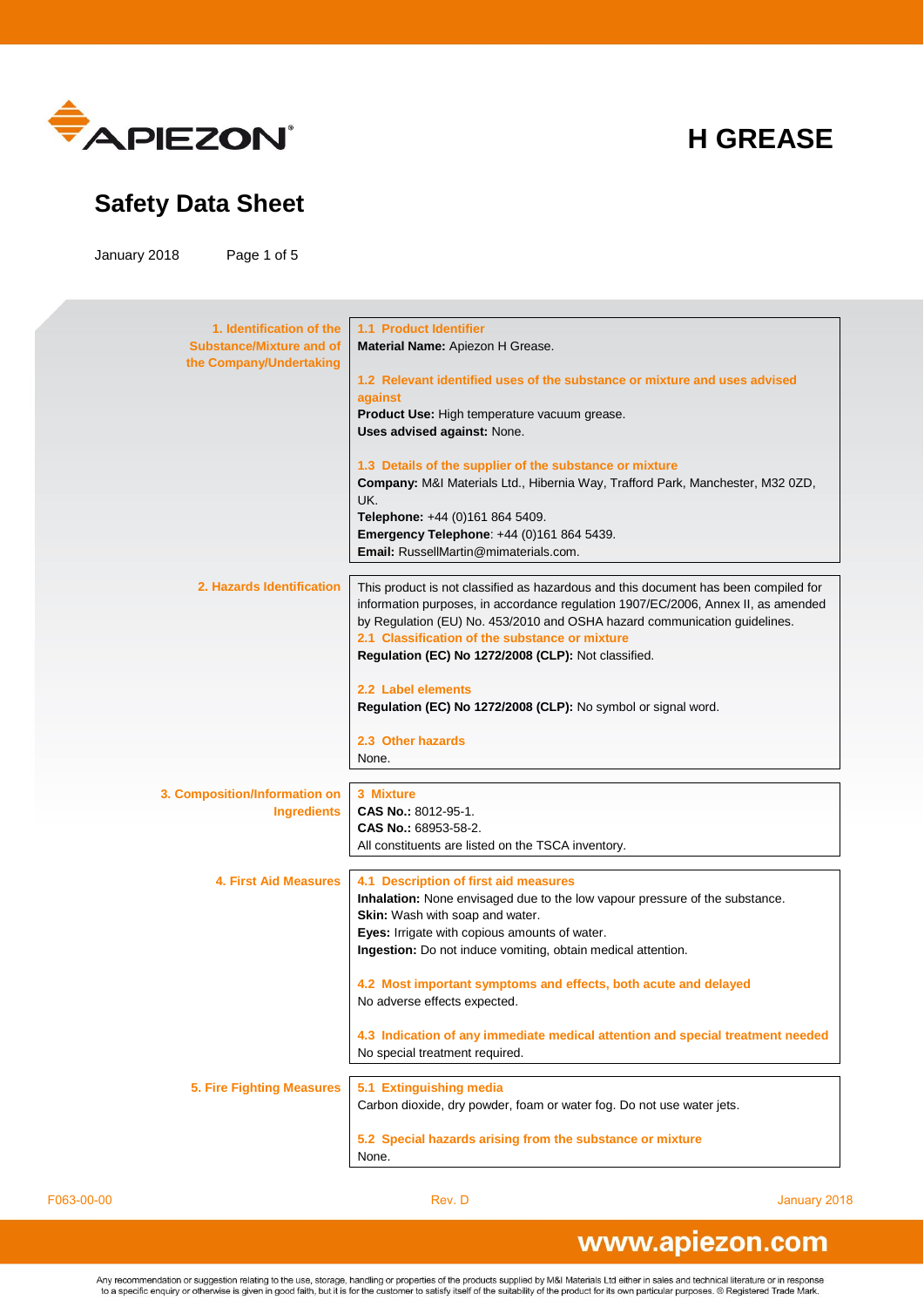

#### **Safety Data Sheet**

January 2018 Page 2 of 5

|                              | 5.3 Advice for fire fighters                                                     |
|------------------------------|----------------------------------------------------------------------------------|
|                              | No special precautions are required.                                             |
|                              |                                                                                  |
|                              |                                                                                  |
| <b>6. Accidental Release</b> | 6.1 Personal precautions, protective equipment and emergency procedures          |
| <b>Measures</b>              | Spilt product constitutes a slip hazard. Avoid contact with eyes.                |
|                              |                                                                                  |
|                              | <b>6.2 Environmental precautions</b>                                             |
|                              | No special precautions required.                                                 |
|                              |                                                                                  |
|                              |                                                                                  |
|                              | 6.3 Methods and material for containment and cleaning up                         |
|                              | Can be wiped from surfaces and residues cleaned with water and detergent.        |
|                              |                                                                                  |
| 7. Handling and Storage      | 7.1 Precautions for safe handling                                                |
|                              | No special precautions required.                                                 |
|                              |                                                                                  |
|                              |                                                                                  |
|                              | 7.2 Conditions for safe storage, including any incompatibilities                 |
|                              | No special precautions required.                                                 |
|                              |                                                                                  |
|                              | 7.3 Specific end use(s)                                                          |
|                              | No special precautions required.                                                 |
|                              |                                                                                  |
|                              |                                                                                  |
| 8. Exposure Controls/        | 8.1 Control parameters                                                           |
| <b>Personal Protection</b>   | No relevant control parameters.                                                  |
|                              |                                                                                  |
|                              | <b>8.2 Exposure controls</b>                                                     |
|                              | The level of controls depends on the use. In most cases very small quantities of |
|                              | material are used. Eye washes should be available for emergency use.             |
|                              |                                                                                  |
|                              | Respiratory protection: None required.                                           |
|                              | Hand protection: Wash hands after use. For prolonged or repeated skin contact    |
|                              | gloves are recommended.                                                          |
|                              | Eye protection: None required.                                                   |
|                              |                                                                                  |
|                              |                                                                                  |
| 9. Physical and Chemical     | 9.1 Information on basic physical and chemical properties                        |
| <b>Properties</b>            | Appearance: Semi-solid brown grease.                                             |
|                              | Odour: None.                                                                     |
|                              | pH: Not applicable.                                                              |
|                              | Melting point: Does not melt.                                                    |
|                              | Initial boiling point and boiling range: >450°C.                                 |
|                              |                                                                                  |
|                              | Flash point: >260°C.                                                             |
|                              | Flammability (solid, gas): Data not available.                                   |
|                              | Upper/lower flammability or explosive limits: Data not available.                |
|                              | Vapour pressure: 1.7 x 10 <sup>°</sup> Torr at 20°C.                             |
|                              | Vapour density: Not applicable.                                                  |
|                              | Relative density: 0.918 at 20°C.                                                 |
|                              |                                                                                  |
|                              | Water solubility: Insoluble.                                                     |
|                              | Solubility: Soluble in aromatic hydrocarbon solvents.                            |
|                              | Partition coefficient: n-octanol/water: Data not available.                      |
|                              | Auto-ignition temperature: >320°C.                                               |
|                              | Decomposition temperature: Data not available.                                   |
|                              |                                                                                  |

# www.apiezon.com

Any recommendation or suggestion relating to the use, storage, handling or properties of the products supplied by M&I Materials Ltd either in sales and technical literature or in response<br>to a specific enquiry or otherwise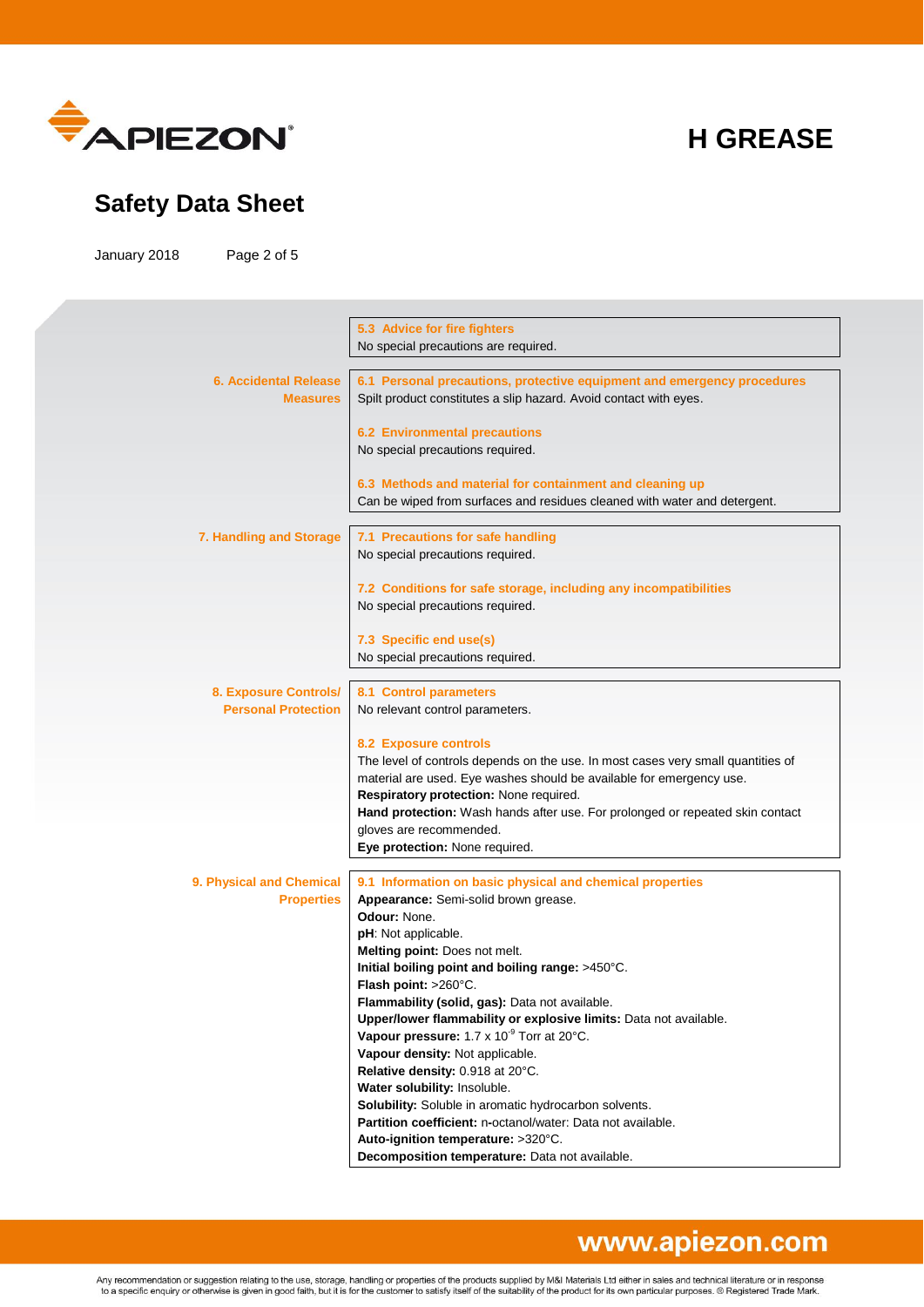

#### **Safety Data Sheet**

January 2018 Page 3 of 5

|                                      | Viscosity: Not applicable.                                                           |
|--------------------------------------|--------------------------------------------------------------------------------------|
|                                      | Explosive properties: Data not available.                                            |
|                                      | Oxidising properties: Data not available.                                            |
|                                      |                                                                                      |
|                                      | 9.2 Other information                                                                |
|                                      |                                                                                      |
|                                      | Not applicable.                                                                      |
|                                      |                                                                                      |
| 10. Stability and Reactivity         | 10.1 Reactivity                                                                      |
|                                      | Stable under normal conditions of use.                                               |
|                                      |                                                                                      |
|                                      | 10.2 Chemical stability                                                              |
|                                      | Stable under normal conditions of use.                                               |
|                                      |                                                                                      |
|                                      | 10.3 Possibility of hazardous reactions                                              |
|                                      | Data not available.                                                                  |
|                                      |                                                                                      |
|                                      |                                                                                      |
|                                      | <b>10.4 Conditions to avoid</b>                                                      |
|                                      | Temperatures >250°C.                                                                 |
|                                      |                                                                                      |
|                                      | 10.5 Incompatible materials                                                          |
|                                      | Strong oxidising agents.                                                             |
|                                      |                                                                                      |
|                                      | 10.6 Hazardous decomposition products                                                |
|                                      | None.                                                                                |
|                                      |                                                                                      |
| <b>11. Toxicological Information</b> | 11.1 Information on toxicological effects                                            |
|                                      | Likely routes of exposure: Skin and eyes are the most likely routes for exposure.    |
|                                      | Accidental ingestion may occur. Inhalation is not expected to be a relevant route of |
|                                      | exposure.                                                                            |
|                                      | Acute oral toxicity: Low toxicity: LD50 >2000mg/kg.                                  |
|                                      |                                                                                      |
|                                      | Acute dermal toxicity: Expected to be of low toxicity: LD50 >2000mg/kg.              |
|                                      | Acute inhalation toxicity: Low volatility makes inhalation unlikely.                 |
|                                      | Skin corrosion/irritation: Repeated and prolonged skin contact may cause dry skin    |
|                                      | or irritation.                                                                       |
|                                      | Eye corrosion/irritation: May cause transient irritation.                            |
|                                      | Respiratory or skin sensitization: Not expected to be a skin sensitizer.             |
|                                      | Aspiration hazard: Not considered an aspiration hazard.                              |
|                                      | Carcinogenicity/mutagenicity: Not considered a mutagenic hazard or carcinogen.       |
|                                      | This product is not considered to be a carcinogen by IARC, ACGIH, NTP or OSHA.       |
|                                      |                                                                                      |
| <b>12. Ecological Information</b>    | When used and/or disposed of as indicated no adverse environmental effects are       |
|                                      |                                                                                      |
|                                      | foreseen. Ecotoxicological effects based on knowledge of similar substances.         |
|                                      |                                                                                      |
|                                      | 12.1 Toxicity                                                                        |
|                                      | Expected to be practically non-toxic.                                                |
|                                      |                                                                                      |
|                                      | 12.2 Persistence and degradability                                                   |
|                                      |                                                                                      |
|                                      | Inherently biodegradable.                                                            |
|                                      |                                                                                      |

#### www.apiezon.com

Any recommendation or suggestion relating to the use, storage, handling or properties of the products supplied by M&I Materials Ltd either in sales and technical literature or in response<br>to a specific enquiry or otherwise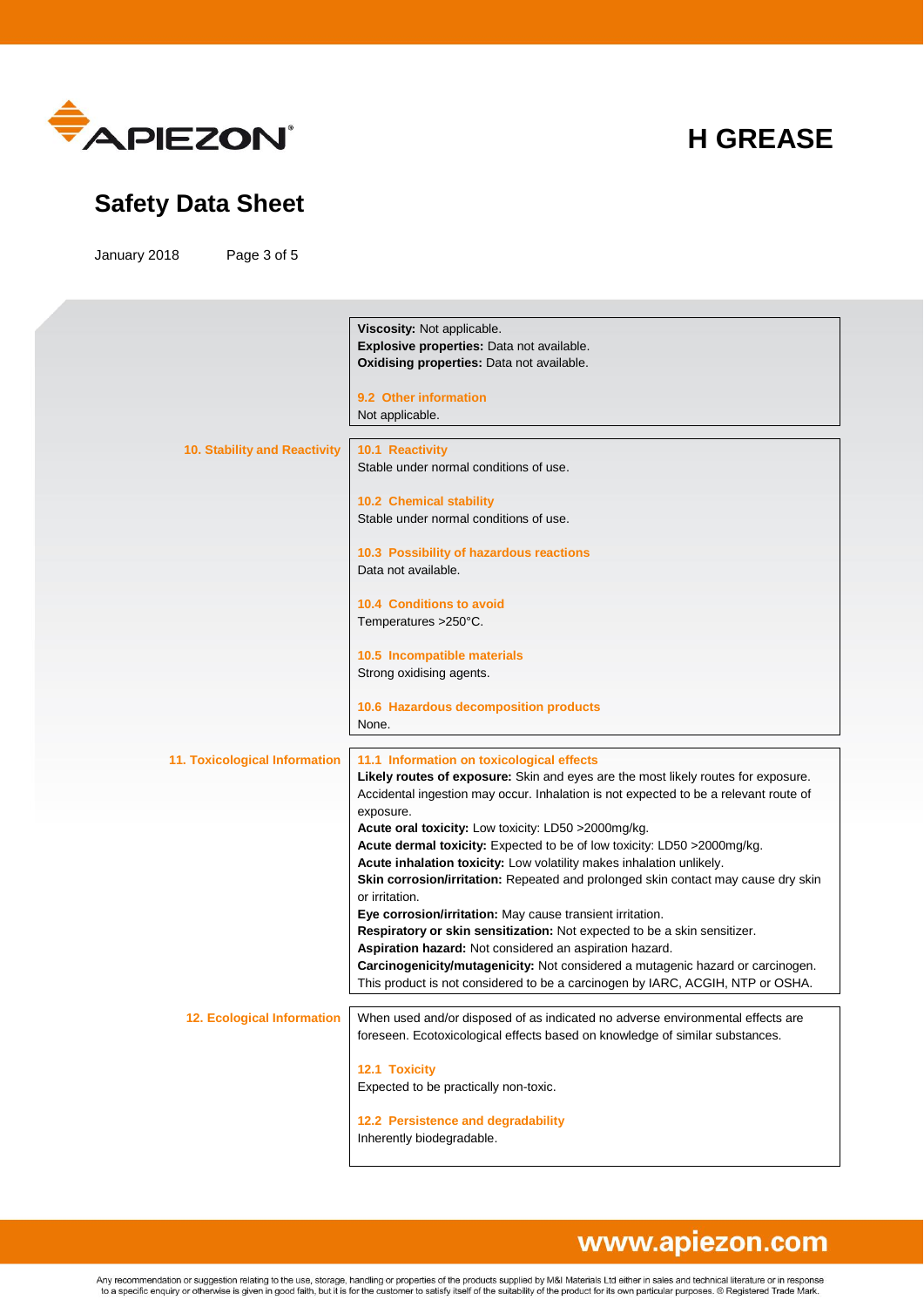

#### **Safety Data Sheet**

January 2018 Page 4 of 5

|                                    | 12.3 Bioaccumulative potential                                                                                          |
|------------------------------------|-------------------------------------------------------------------------------------------------------------------------|
|                                    | Has the potential to bioaccumulate.                                                                                     |
|                                    |                                                                                                                         |
|                                    | 12.4 Mobility in soil                                                                                                   |
|                                    | Product has low mobility in soil.                                                                                       |
|                                    |                                                                                                                         |
|                                    | 12.5 Results of PBT and vPvB assessment                                                                                 |
|                                    | The product does not meet criteria for toxicity which requires further assessment. It is<br>not considered PBT or vPvB. |
|                                    |                                                                                                                         |
|                                    | 12.6 Other adverse effects                                                                                              |
|                                    | No other adverse effects envisaged.                                                                                     |
|                                    |                                                                                                                         |
| <b>13. Disposal Considerations</b> | 13.1 Waste treatment methods                                                                                            |
|                                    | Product and packaging must be disposed of in accordance with local and national                                         |
|                                    | regulations. May be incinerated. Unused product may be returned for reclamation.                                        |
|                                    |                                                                                                                         |
| <b>14. Transport Information</b>   | Not classified as hazardous under air (ICAO/IATA), sea (IMDG), road (ADR) or rail                                       |
|                                    | (RID) regulations.                                                                                                      |
|                                    | 14.1 UN number                                                                                                          |
|                                    | Not relevant.                                                                                                           |
|                                    |                                                                                                                         |
|                                    | 14.2 UN proper shipping name<br>Not relevant.                                                                           |
|                                    |                                                                                                                         |
|                                    | 14.3 Transport hazard class                                                                                             |
|                                    | Not relevant.                                                                                                           |
|                                    |                                                                                                                         |
|                                    | 14.4 Packing group                                                                                                      |
|                                    | Not relevant.                                                                                                           |
|                                    |                                                                                                                         |
|                                    | <b>14.5 Environmental hazards</b>                                                                                       |
|                                    | Not relevant.                                                                                                           |
|                                    |                                                                                                                         |
|                                    | 14.6 Special precautions for user<br>Not relevant.                                                                      |
|                                    |                                                                                                                         |
| <b>15. Regulatory Information</b>  | 15.1 Safety, health and environmental regulations/legislation specific for the                                          |
|                                    | substance or mixture                                                                                                    |
|                                    | Product is not subject to Authorisation under REACH.                                                                    |
|                                    | All constituent substances in this product are listed in the TSCA inventory.                                            |
|                                    |                                                                                                                         |
|                                    | 15.2 Chemical safety assessment                                                                                         |
|                                    | A chemical safety assessment has been performed for this substance.                                                     |
|                                    |                                                                                                                         |
| <b>16. Other Information</b>       | Compiled according to regulation 1907/EC/2006 Annex II, as amended by Regulation                                        |
|                                    | (EU) No.453/2010 and OSHA hazard communication guidelines.                                                              |
|                                    |                                                                                                                         |
|                                    |                                                                                                                         |

# www.apiezon.com

Any recommendation or suggestion relating to the use, storage, handling or properties of the products supplied by M&I Materials Ltd either in sales and technical literature or in response<br>to a specific enquiry or otherwise